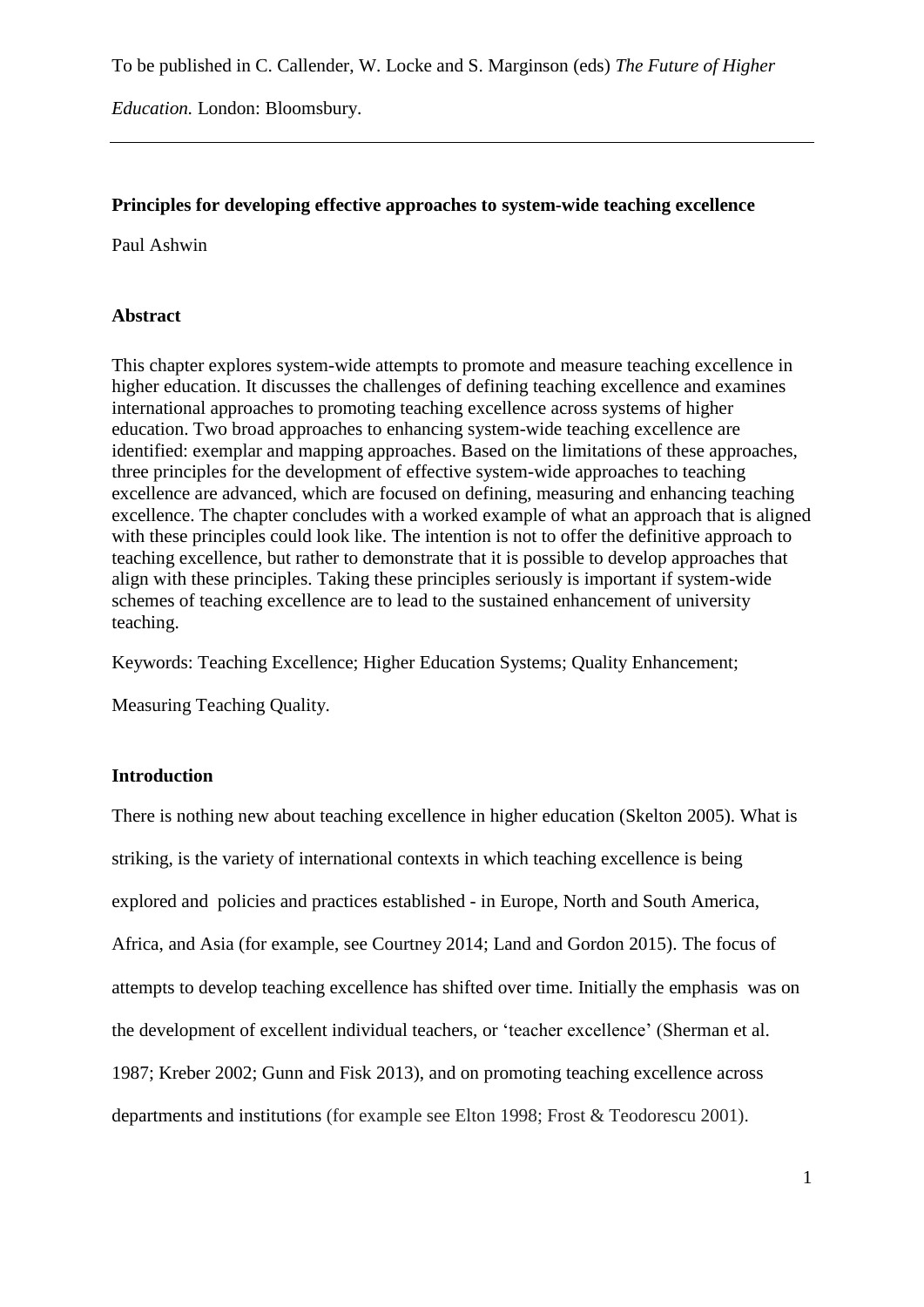However, more recently attempts are being made to devise approaches to system-wide teaching excellence.

In this chapter, I explore system-wide attempts to promote and measure teaching excellence. First, I discuss the challenges of defining teaching excellence and then examine international approaches to promoting teaching excellence across systems of higher education. I identify and review two broad approaches to enhancing system-wide teaching excellence. Based on the limitations of these two approaches, I advance three principles that can inform the development of effective system-wide approaches to teaching excellence. I conclude the chapter by working through one example of what an approach that is aligned with these principles could look like. The intention is not to offer the definitive approach to teaching excellence, but rather to demonstrate that it is possible to develop approaches that align with these principles. Taking these principles seriously is important if system-wide schemes of teaching excellence are to lead to the sustained enhancement of university teaching.

# **The meaning of 'teaching excellence' in system-wide approaches to promoting teaching excellence**

Whilst teaching excellence is always about 'exceptional performance' (Elton 1998; Little et al. 2007), the nature of this performance is contested. Skelton (2005) argues for four metaunderstandings of teaching excellence: 'traditional' where excellence is focused on cultural reproduction and is located in the disciplinary knowledge of the teacher as subject expert; 'performative' where excellence is focused on system efficiency and located in rules and regulations that are enforced by the teacher; 'psychologized' where excellence is focused on effective learning and is located in the individual relations between students and teachers; and 'critical' where excellence is focused on emancipation and is located in the material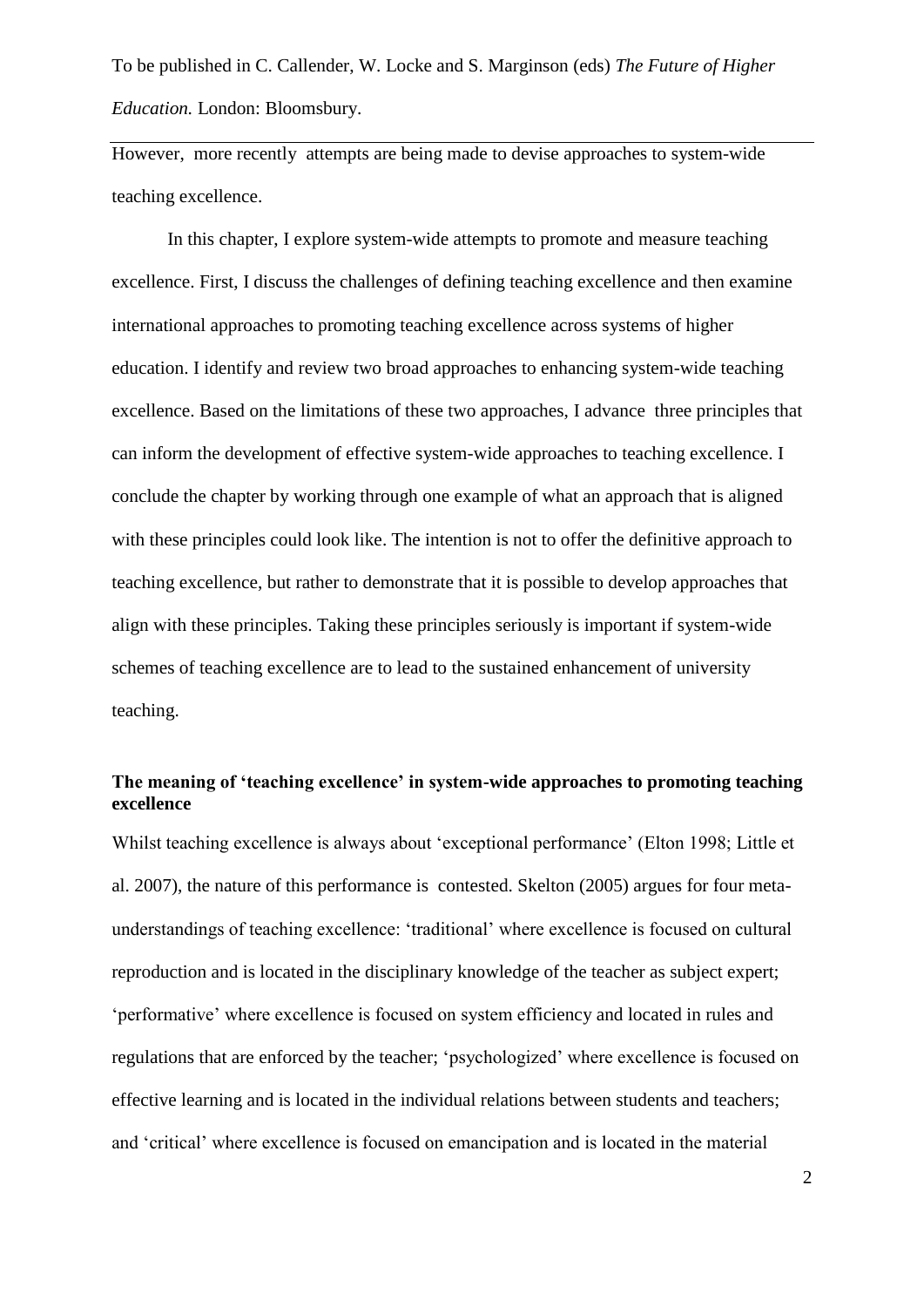conditions that are produced by participatory dialogue between an informed citizenry and critical intellectuals.

In thinking about system-wide schemes of teaching excellence, it is important to be clear that the meaning of 'teaching excellence' is relational. The meaning changes as we move from considering the teaching practices of an individual academic, to thinking about the teaching practices across a department, to deliberating about teaching practices across an entire system of higher education. This is more than simply a reflection of the contested nature of the concept of teaching excellence. It is that the foregrounded features of teaching excellence change as we move between these scales. For example, when considering individual teaching excellence, it is possible to have a notion of teaching excellence that is focused on how an academic's teaching practices improve over time based on their reflections on their teaching practices (for example, see Ashwin and Trigwell 2004). However, when reflecting on teaching excellence at the system level, three elements must be taken into account if the notion of teaching excellence is to be meaningful.

First, teaching excellence can only make sense at the system level if it is based on public accounts of teaching excellence. These public accounts of excellence require some definition or framework through which excellence can be understood. These public claims for excellence need to be supported by stronger evidence than is required at the individual level (Ashwin and Trigwell 2004). This makes questions about the evidence of teaching excellence much more prominent in system-wide approaches to teaching excellence.

Second, a key debate is whether exceptional performance is identified by distinguishing who is better than others (norm-referenced excellence), or by reference to particular intrinsic qualities that indicate excellence (criterion-referenced excellence) (Strike 1985; Greatbatch and Holland 2016). Within system-wide approaches to teaching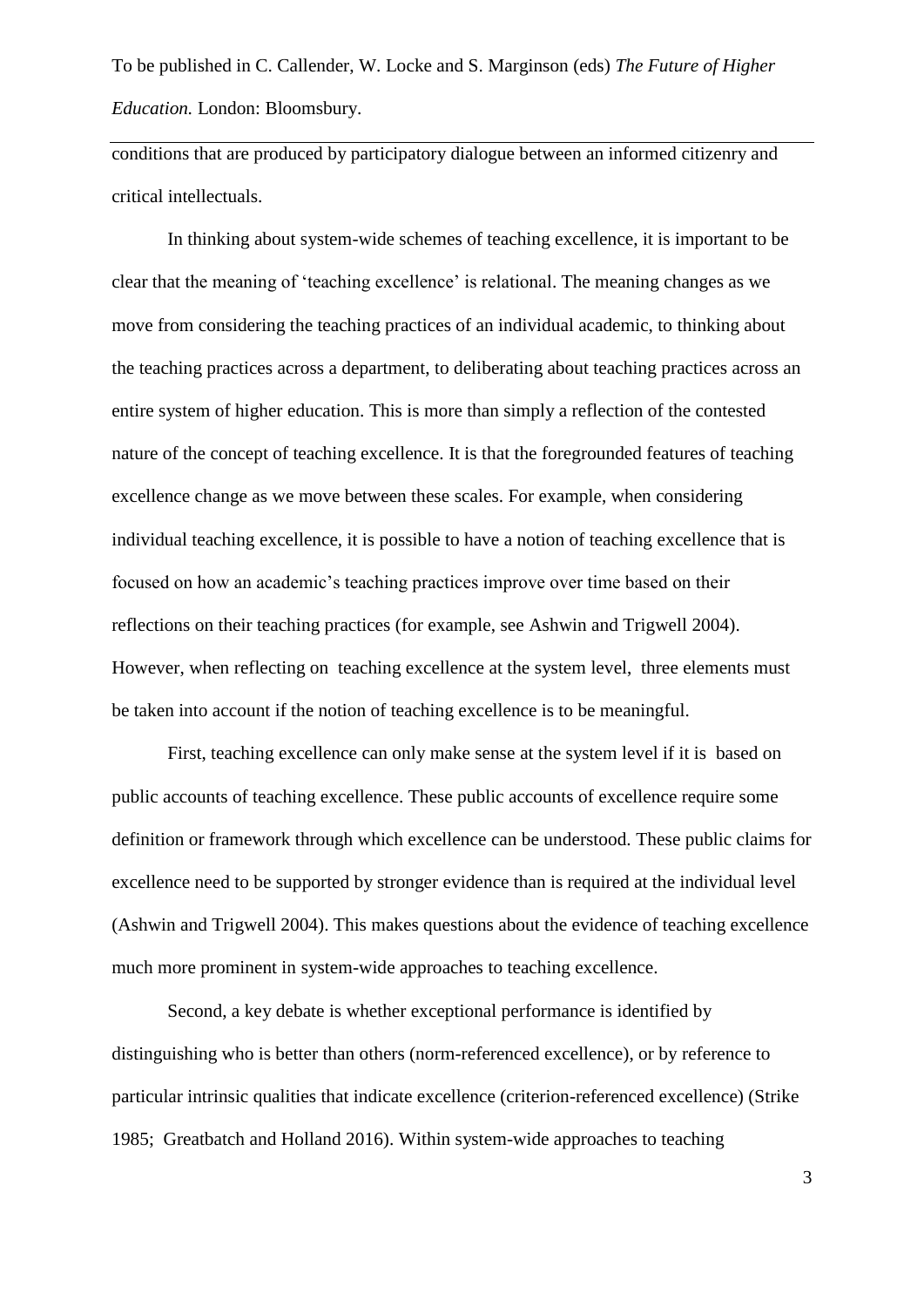excellence, there are difficulties with adopting either option. A purely norm-referenced approach, which is generally used when institutions are in competition with each other (Strike 1985), faces the danger of becoming meaningless because it is simply about being better than others rather than about the intrinsic quality of teaching (Strike 1985; Readings 1996). This has led some to reject the notion of excellence because what is wanted is an improvement in quality across the sector rather than a few examples of excellence (Evans 2000). The danger of a criterion-based only approach is that the criteria of excellence are either framed in a way that excludes some individuals or groups from ever being considered excellent, or they present the possibility that everyone can be considered excellent. Both options threaten the credibility of the claim to have identified teaching excellence. This suggests that within system-wide approaches, teaching excellence needs to be both norm and criterion-referenced.

Third, given the costs of generating this evidence across a system, there is no point in gathering evidence unless it leads to improvements in teaching practices. The desire to enhance teaching across the system also brings us back to the need to offer a definition of teaching excellence. If one is to have a coherent sense of what constitutes enhanced teaching practices then there is a need to be clear about what higher quality (or excellent) teaching looks like.

These elements of system-level teaching excellence mean that there are three key questions that need to be considered when examining such schemes. First, how is teaching excellence defined? Second, how is teaching excellence measured? Third, how does the teaching excellence scheme lead to the enhancement of teaching and learning?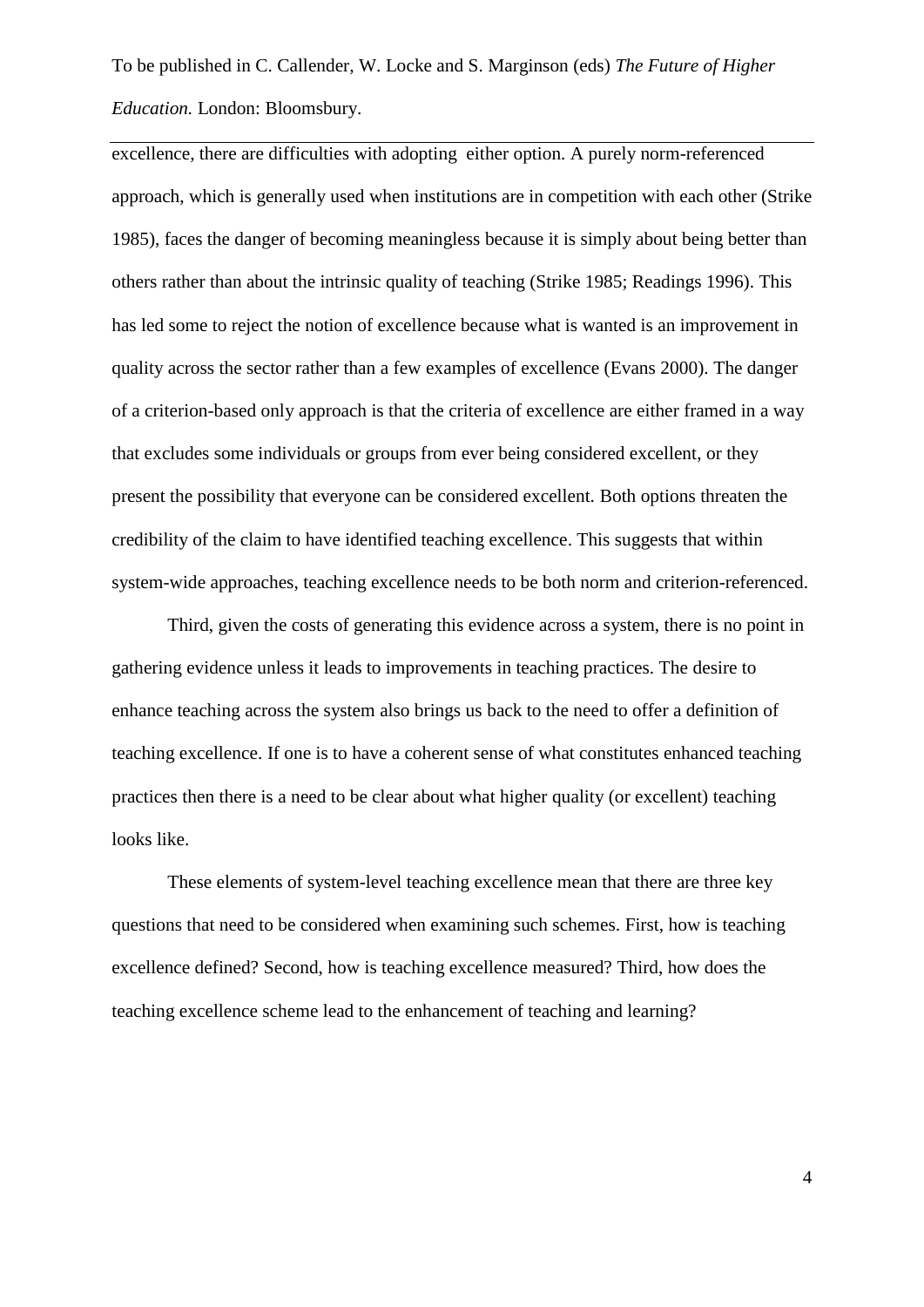# **Approaches to promoting system-wide teaching excellence**

There are two broad approaches to promoting system-wide teaching excellence. The first, which I call 'Exemplar Approaches', focus on identifying particular cases of teaching excellence, whether at the level of the individual teacher, department or subject grouping, or institution. The second, which I refer to as 'Mapping Approaches', attempt to gauge the level of teaching excellence across the system of higher education.

Exemplar Approaches either focus on individual teachers or centres of teaching excellence. There are many national schemes that identify excellent individual teachers (for example, see Skelton 2004, 2005; Leibowitz et al 2012; Behari-Leak and McKenna 2017; Efimenko et al 2018). These schemes tend to be based on a nomination by students, colleagues or the institution and the individual then producing a portfolio that makes a case for their teaching excellence. This is then assessed in comparison with other applicants, and excellent teachers identified and rewarded. There are also a number of national schemes that identify centres of teaching excellence, for example in the UK (see Trowler at al 2014); Finland (see Kauppila 2016), Norway (see Andersen Helseth, Alveberg et al 2019) and the 'Competition for Teaching Excellence' (*Wettbewerb Exzellente Lehre*) in Germany (Brockerhoff et al 2014). The German scheme focuses on the institutional level while the others are more focused on particular subject groupings. However, they all have a common structure in which units compete to be awarded excellence status based on an assessment of their previous achievements and their plans for developing excellence further. They are similar to individually-based schemes with the main difference being that they operate at a departmental or institutional level.

Mapping Approaches seek to assess teaching excellence across the whole system of higher education rather than identifying particular instances of teaching excellence. All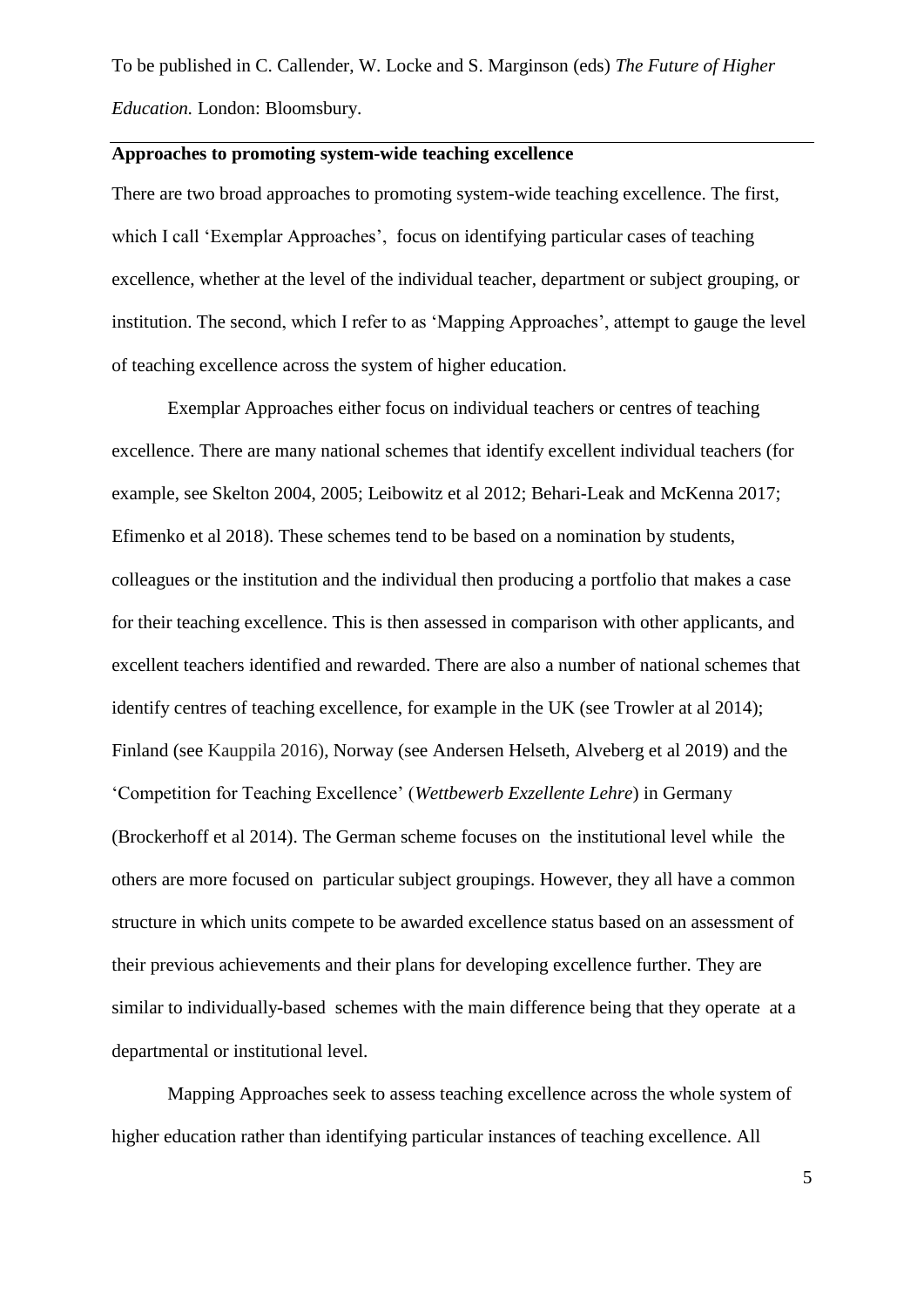teaching across the system is evaluated, which can be national or international in scope. The two main examples of this approach have assessed institutions on their success in supporting students to achieve certain defined outcomes. The OECD's unsuccessful piloting of the AHELO (Assessment of Higher Education Learning Outcomes) (see Ashwin 2015 for a discussion and critique) attempted to develop an international assessment of teaching excellence. The Teaching Excellence Framework (TEF) in England (see Ashwin 2017 for a full explanation) seeks to assess teaching excellence across a national system of higher education.

The following sections of this chapter assess existing Exemplar and Mapping Approaches in relation to the three questions outlined earlier: How is teaching excellence defined? How is teaching excellence measured? How does the teaching excellence scheme lead to the enhancement of teaching and learning? This assessment is of system-wide approaches to teaching excellence that are currently adopted with the intention is to formulate principles to help develop more effective approaches to system-wide teaching excellence in the future. In the final section of the chapter, I offer an approach to teaching excellence that meets these principles in order to show that they provide a practical way of developing system-wide approaches to teaching excellence.

# *How is teaching excellence defined?*

Under Exemplar Approaches, teaching excellence tends to be defined by those who are applying to be awarded the status of 'excellence'. In some cases, applicants are asked to respond to particular dimensions related to excellence or the applicant has to pass a threshold to be considered excellent. However, the nature of the applicants' excellence is something that they develop in their case for excellence. The logic of such approaches is that applicants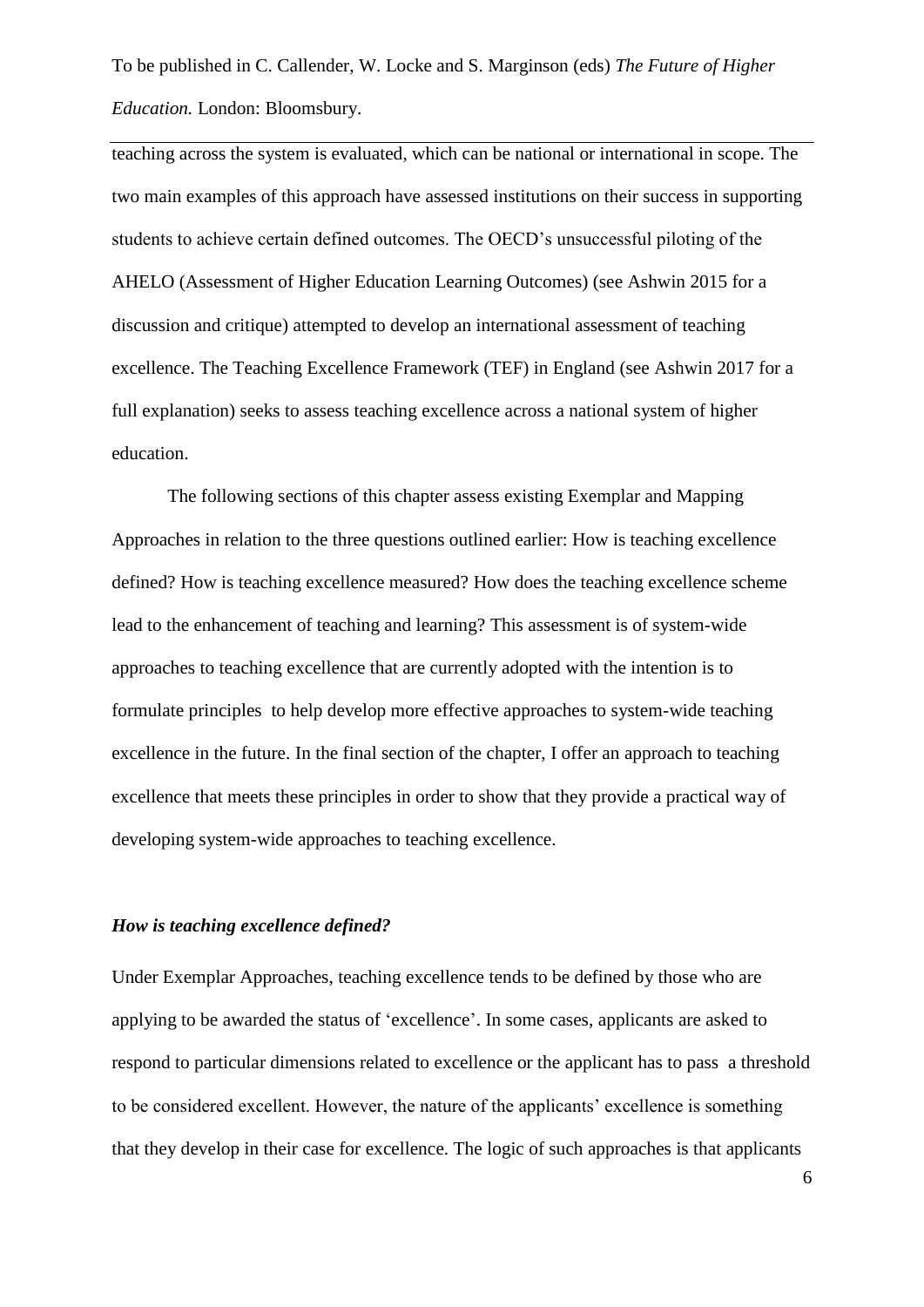develop an account of the ways in which they are excellent and then support this with evidence. This allows the space for a variety of different definitions of teaching excellence to flourish.

In contrast, under current Mapping Approaches to teaching excellence, the approach has been to identify the expected outcomes of excellent teaching. If we take the TEF as an example, universities are assessed on a series of metrics. These have changed between different iterations of the TEF but generally include students' views of teaching, assessment and academic support as reported in the National Student Survey (NSS), student dropout rates, and rates of employment and salary levels. In order to prevent student intake determining the outcomes on these measures, institutional performance has been benchmarked against the demographic characteristics of their students and based on this, their performance flagged when it was statistically significantly better or worse than the benchmark. Assessors initially assess institutions' performance based on the number of flags obtained, and then examine contextual information and the institution's narrative case for the excellence of their teaching. This institutional submission gives the space for institutions to develop a case for their particular version of excellence in a similar way to Centres of Excellence schemes, but performance on the common metrics is the most important contributor to institutions overall performance. This means that whilst the TEF does not seek to define teaching excellence, the metrics that are used to measure teaching excellence do imply a particular view of the outcomes of high quality teaching.

Therefore, we can see that in both Exemplar and Mapping Approaches to teaching excellence, a definition of teaching excellence tends not to be developed. Rhetorically this can be explained in terms of not wanting to set limits on teaching excellence and allowing individuals or institutions to develop their own accounts of excellence. However, this points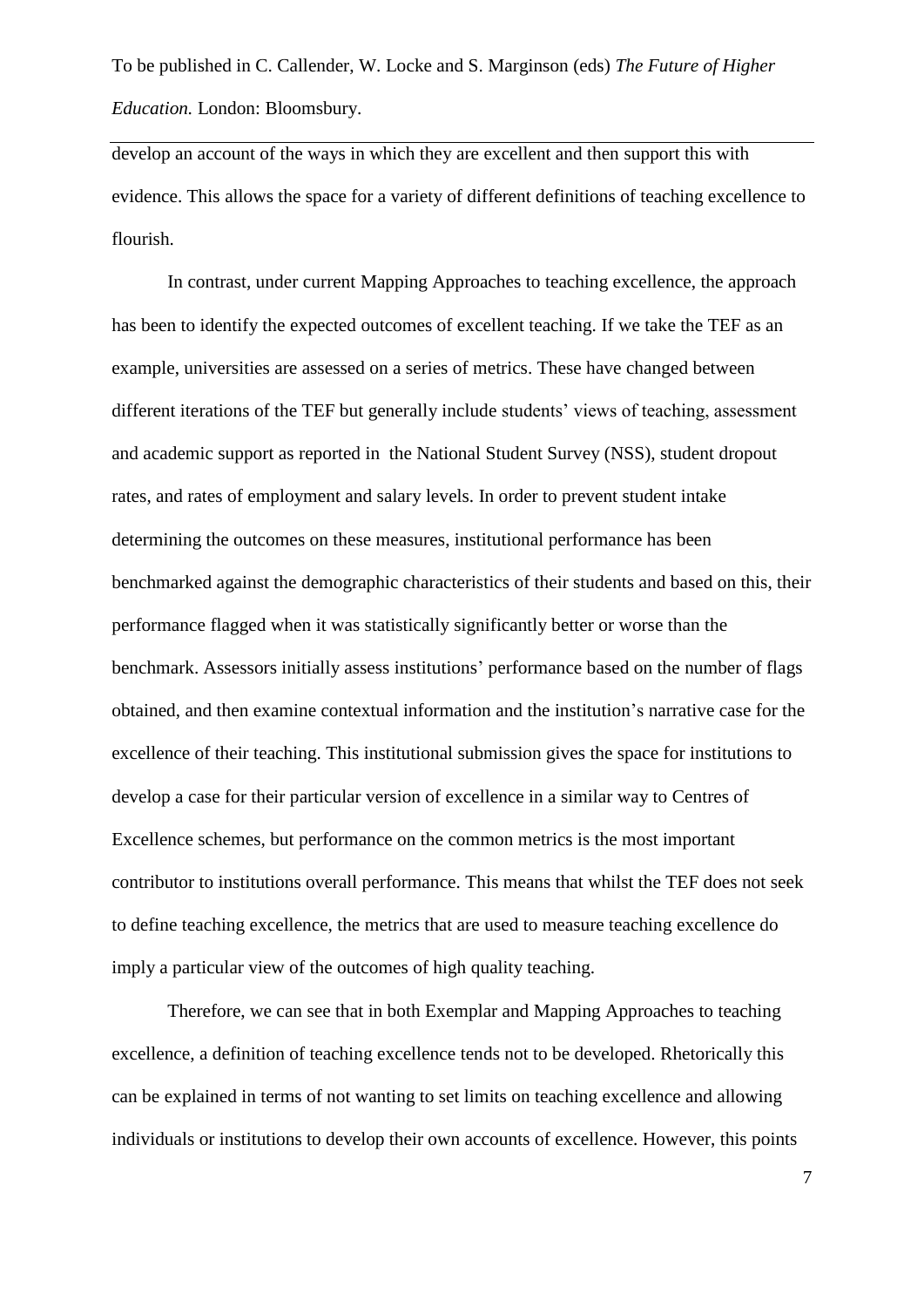to a central contradiction in such approaches. How can system-wide schemes claim to have identified incidents of teaching excellence if they do not know what teaching excellence is? The answer is that they are based on implicit views of what constitutes teaching excellence, even if this is not made explicit from the outset. This lack of explicit criteria for excellence means that such schemes tend to be norm-referenced and thus face the danger of emptiness identified earlier.

Given the importance of defining teaching excellence, on what basis can a definition be developed? Whilst different schemes might define teaching excellence differently, what should be invariant is that any definition of teaching excellence is explicitly aligned with the educational purposes of higher education and show how it contributes to the successful education of students. This suggests that the first principle for system-wide teaching excellence schemes is:

*Principle 1. Definition: System-wide schemes of teaching excellence need to offer a definition of teaching excellence that reflects the educational purposes of higher education.*

#### *How is teaching excellence measured?*

As discussed above, under Exemplar Approaches to Teaching Excellence, applicants tend to develop their own accounts of teaching excellence. This shapes the measurement of teaching excellence with individuals or institutions providing their own evidence to support these accounts. There may be particular types of evidence that are requested or encouraged, such as the outcomes of student evaluations of teaching, but these tend to be tailored to the account of the applicant who selects which measures to focus on and explains the ways in which they are significant.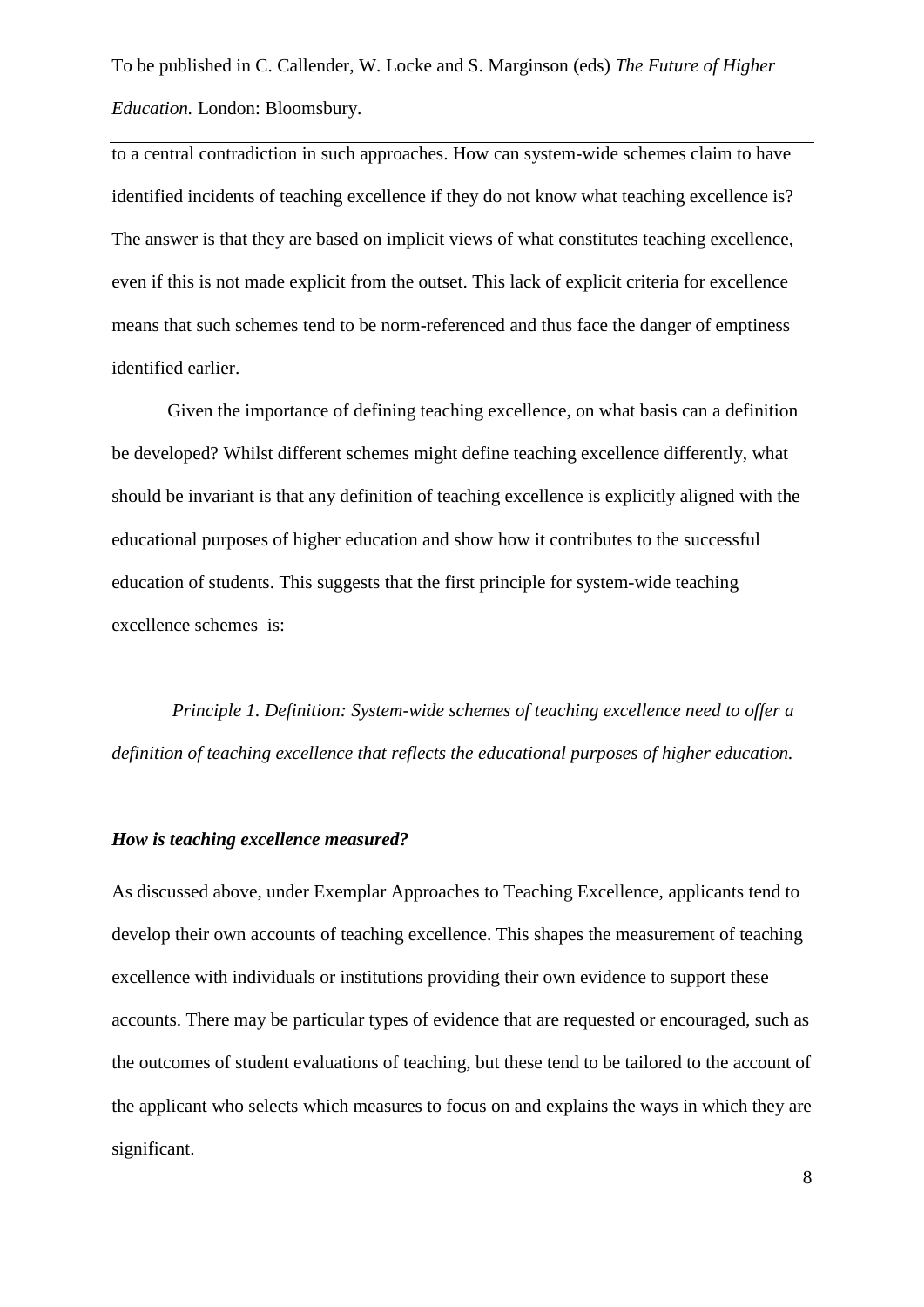We have already seen in the previous section how Mapping Approaches to Teaching Excellence tend to focus on common measures of student outcomes, whether these are the ones selected in the TEF or students' performance in common tests such as in AHELO. Unsurprisingly, given their design, much of the discussion of mapping approaches focus on issues of measurement.

These discussions tend to be fuelled by two measurement myths: 'big data' and 'the silver bullet'. The myth of big data is the belief that measurement will be improved if we increase the points of measurement across students' experiences of higher education and combine them. Thus there are moves to combine measures of students' skills, competencies, content knowledge and personal development to gain a precise insight into the nature of teaching excellence. The problem with this way of thinking is that it misunderstands the kinds of measures that we have at our disposal. There are two aspects to this misunderstanding. First, it fails to take account of the process of 'commensuration' (Espeland & Stevens 1998; Espeland and Sauder 2007), through which qualities are transformed into metrics. This involves stripping out the context from the measures, and converting different qualities into numbers, which leads to the view that these measures can be combined and related in an unproblematic manner. This leads to the second aspect of this misunderstanding: it treats skills and competencies as if they are precise ways of measuring students' gains from education. In reality, they have the precision of a sledgehammer. For example, where do skills end and competencies begin? What is the difference between developing personally and gaining new knowledge? These measures overlap in a myriad of ways because they are different ways of describing the same educational processes, rather than separate aspects of an educational experience. The level of overlap means that they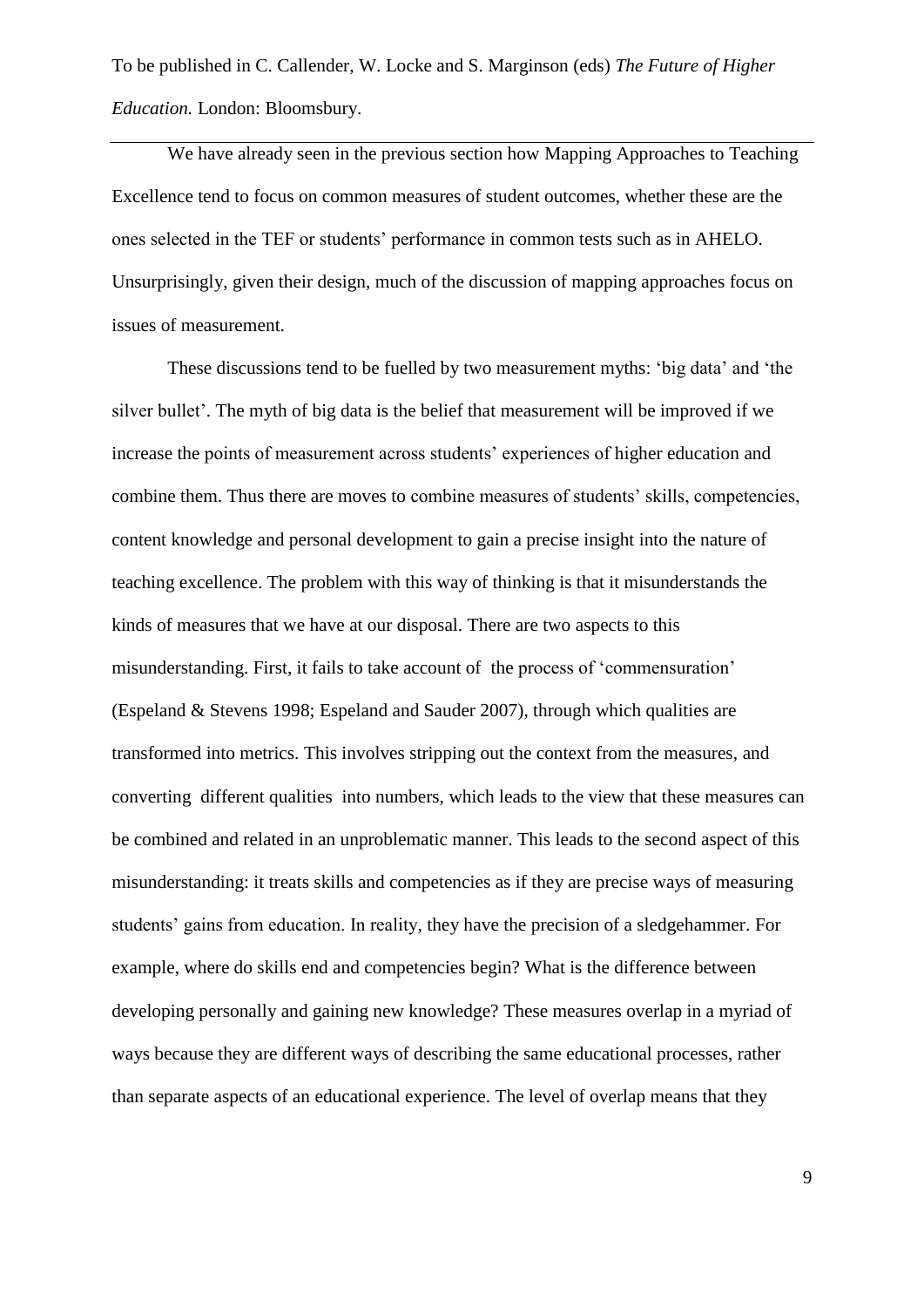cannot be combined into a precise account of students' experiences and any attempt to do so is doomed to failure.

The myth of the silver bullet accepts that there is no meaningful way to combine different measures. Instead, it looks for one single measure that is often related to a high quality outcome, though it does not capture everything about quality. The problem with this is that any silver bullet will ricochet against Goodhart's Law (for a discussion in relation to performance measures in higher education see Elton 2004), that once a measure becomes a performance indicator it ceases to be a good measure. Though a factor may have co-varied with quality in the past, the moment it becomes a high stakes performance measure, institutions will seek to address it, often at the expense of quality more generally. The most likely outcome is that the relationship between the factor and overall quality is lost as those assessed try to 'fix' their performance on the measures. As Elton (2004) argues focusing on measures of processes as well as outcomes helps to address the tendency of institutions to try to 'fix' outcome measures. This is because this creates a situation where the simplest way to 'fix' the system is to actually engage in processes that will enhance the quality of teaching and learning. This is not to argue that we should not include outcome measures but rather that these need to be underpinned by measures that provide evidence about how these outcomes have been achieved.

Dealing with the myths of big data and the silver bullet means that we need to have a range of separate measures of teaching excellence that focus on both the process and outcomes of high quality teaching. Clearly any measures need to offer evidence about the extent to which the definition of teaching excellence discussed in the previous section has been achieved. Thus the second principle is: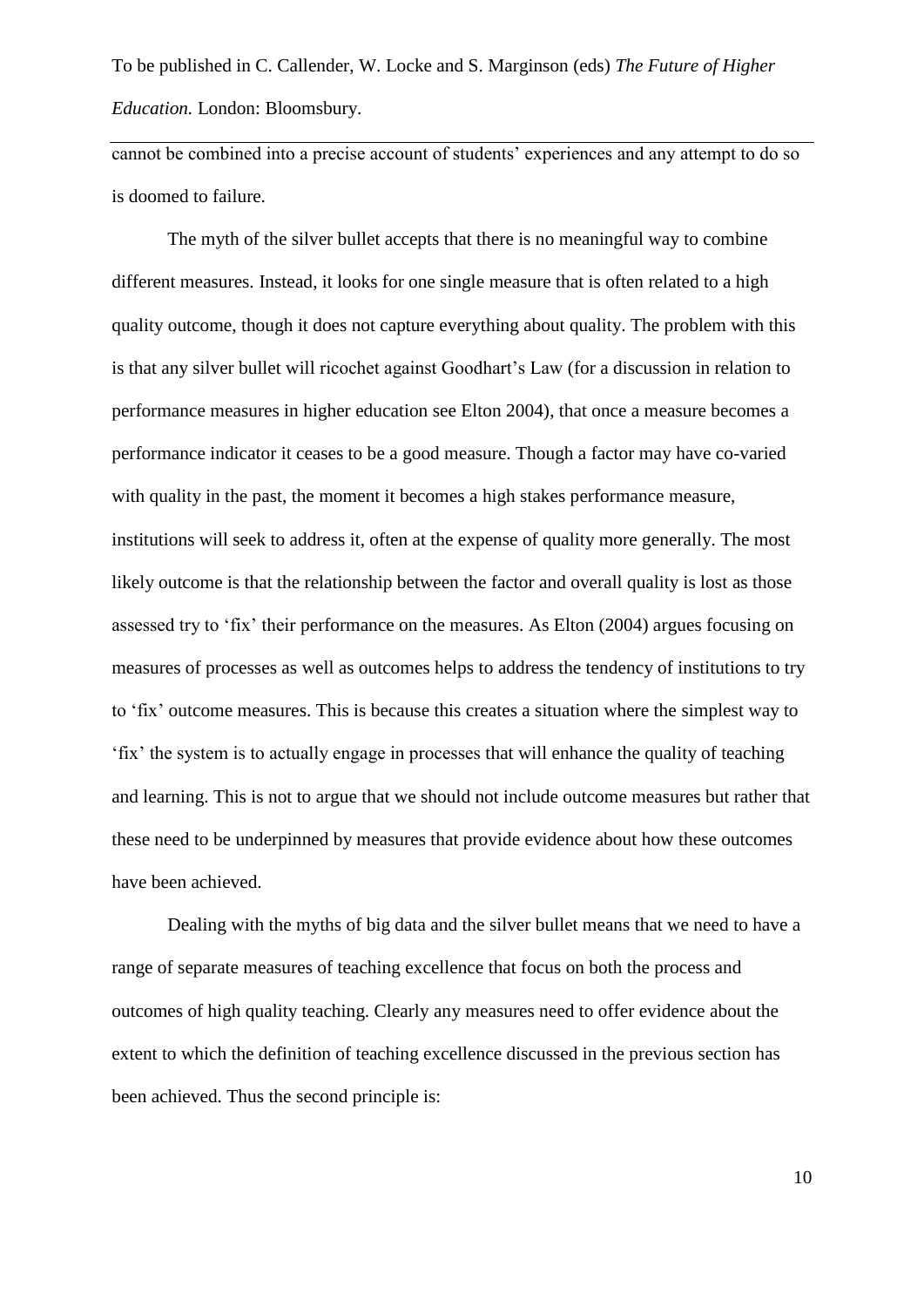*Principle 2. Measurement: Measures of system-wide teaching excellence need to be aligned to the definition of teaching excellence and focus on educational processes as well as educational outcomes.*

## *How does teaching excellence lead to enhancement?*

Exemplar and Mapping Approaches tend to be based on different views of how they lead to the enhancement of teaching. Exemplar Approaches are based on a contagion model of change (Trowler et al 2014). The underlying theory is that, if the best individual, department or institutions can be identified and rewarded, then they will share their excellent practices and help to encourage others to become excellent. Exemplar Approaches tend to emphasise the importance of recognising and rewarding excellence. Whilst these schemes can play a role in signalling the importance of teaching, raising its profile and can provide significant benefits to individuals and departments, their long term effects tend to be felt more by a small group of specialists who benefit from engaging with them rather than changing every day teaching and learning across the whole system (Trowler et al 2014).

Current Mapping Approaches to Teaching Excellence are based on a competition model of change. Here the idea is that the best institutions will be rewarded and the others will improve their practices, lose students or cease to offer degree programmes (for example see DBIS, 2015).The problem with such an approach is that, for enhancement to occur, it relies both: on the measures of teaching excellence being valid, precise and accurate; and on applicants using these measures to inform their choice of degree programme. Neither of these appear to be the case. We have seen the problem with measurements of teaching excellence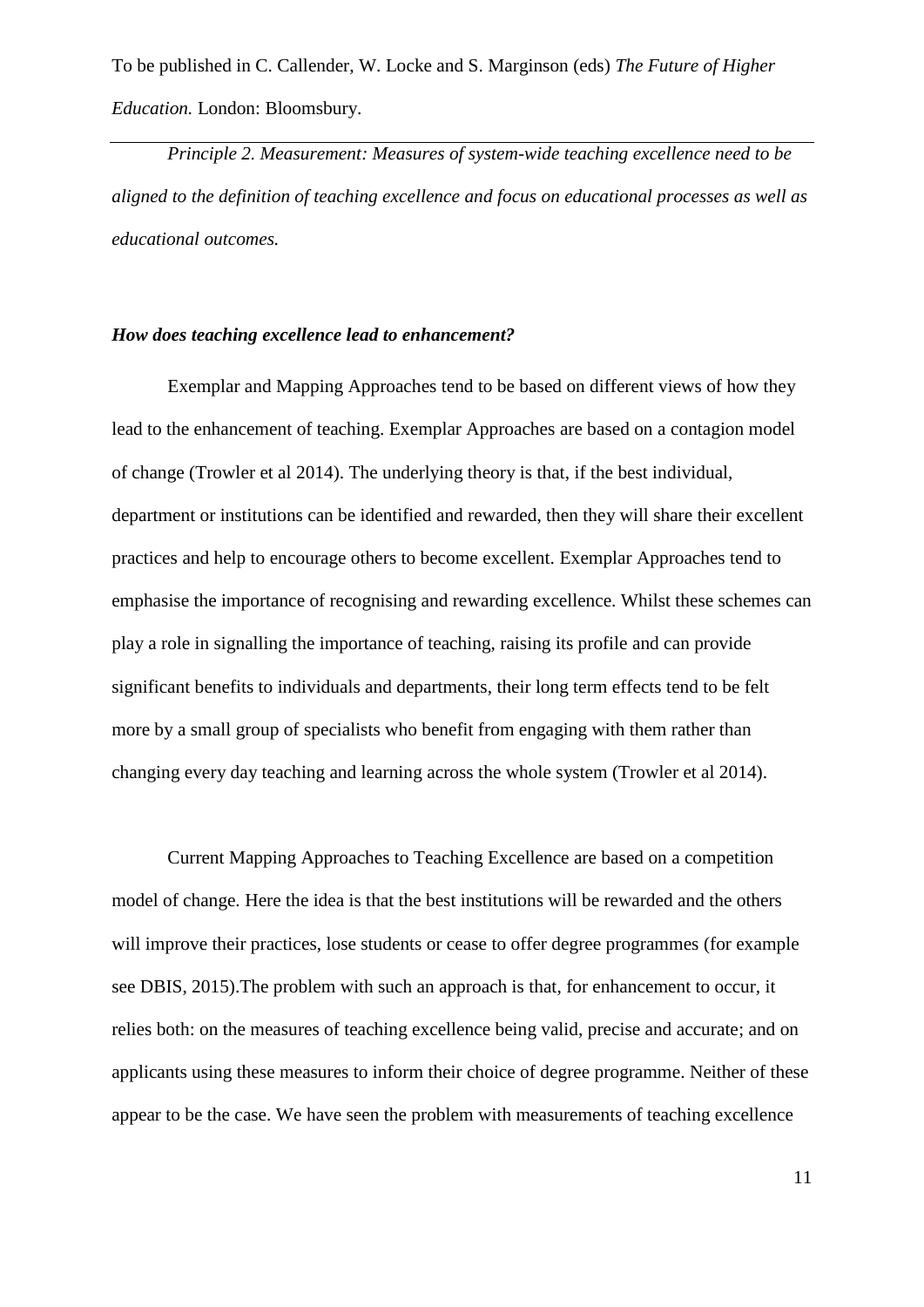in the previous section and studies consistently show that students tend not to make their choices in this way and that choice processes are structured by applicants' social background (see Reay et al. 2005; Haywood and Scullion in press).

This suggests that both exemplar and mapping approaches are based on flawed theories of change. An alternative approach can be developed based on our discussion of Goodhart's Law in the previous section. If we include in our measures of teaching excellence an indication of the extent to which institutions are engaged in practices that research has shown support high quality teaching and learning then this is likely to lead to institutions improving their practices.

Based on this review of how system-wide teaching excellence can lead to enhancement, the third principle is developed:

*Principle 3. Enhancement: Improving performance on measures of teaching excellence should only be possible due to improvements in teaching practices.* 

#### *Towards the development of a principled approach to system-wide teaching excellence*

The review of international approaches to system-level teaching excellence in this chapter has resulted in the elaboration of three principles that are intended to underpin their future development.

A difficulty with such principles is that they can be seen as an unachievable ideal rather than providing a practical way of informing the development of system-wide teaching excellence schemes. In order to address this difficulty, this final section of the chapter outlines an approach to system-wide teaching excellence that meet these principles. This is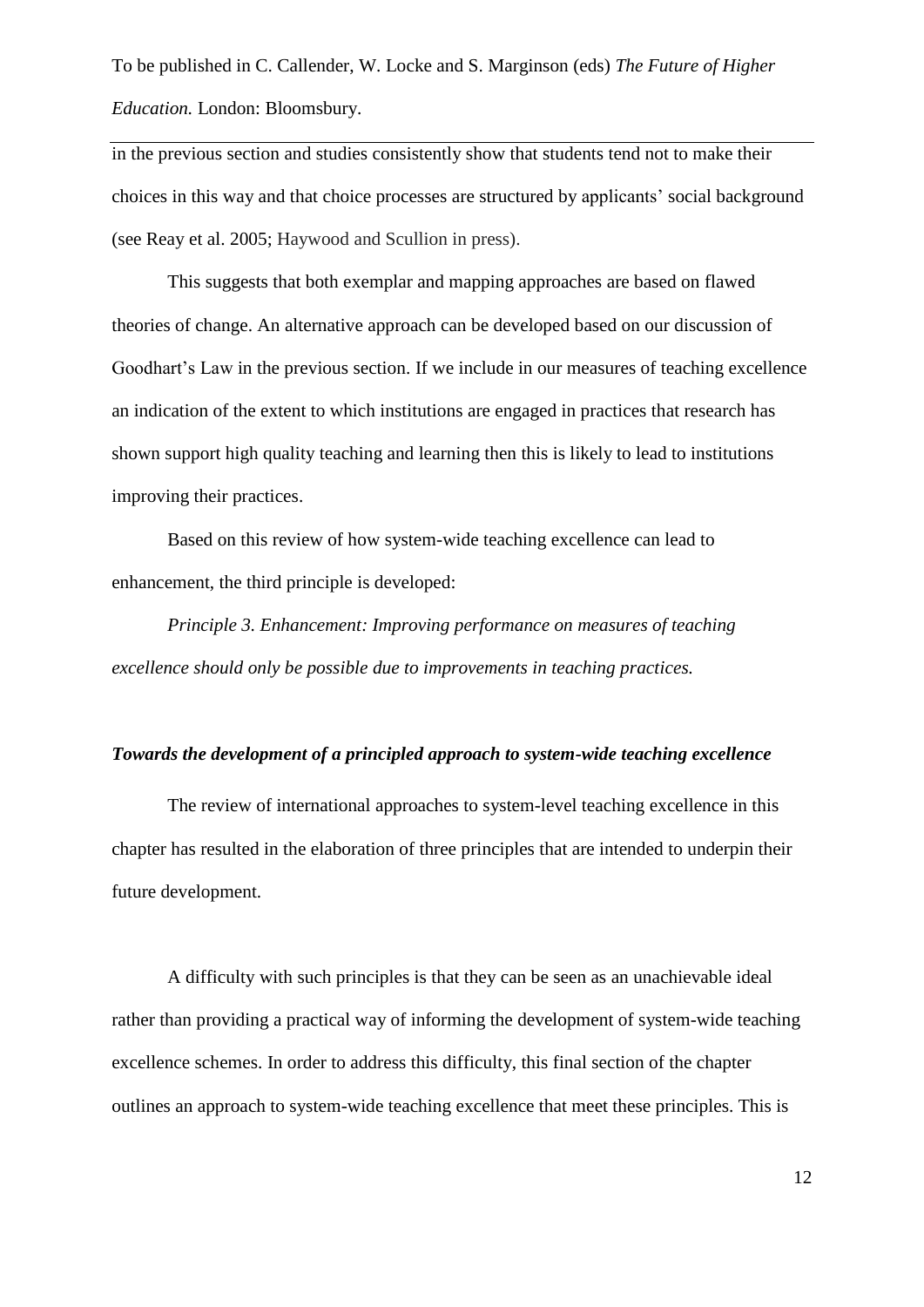not an existing scheme but an example that is intended to show that it is possible to design a scheme that meets the three principles.

*Principle 1. Definition: System-wide schemes of teaching excellence need to offer a definition of teaching excellence that reflects the educational purposes of higher education.*

If we seek a definition of teaching excellence that reflects the purposes of higher education, then one option is to focus on how students are transformed by their engagement with the knowledge they encounter in their degree courses. Knowledge is central to the transformational nature of undergraduate degrees, in which students change their sense of self through their engagement with disciplinary and professional knowledge. This involves students relating their identities to their disciplines and the world and seeing themselves implicated in knowledge. It does not always happen. It requires students to be intellectually engaged with their courses and to see it as an educational experience and is dependent on both students and the quality of their educational experience and (Ashwin, Abbas et al. 2015; 2016; 2017; McLean et al 2018). This supports a view of teaching excellence as the provision of educational experiences that successfully support students in this process of transformation

Based on this, teaching excellence can be understood as designing ways in which particular students can develop an understanding of particular bodies of disciplinary and/or professional knowledge (Ashwin et al. 2015 based on Shulman 1986). Such an approach positions teaching excellence as a collective endeavour rather than an individual endeavour. Teaching excellence is about how programme teams design their degree programmes in ways that explicitly take account of the previous knowledge and experiences of students who are studying the course. This involves being explicit about how and why the knowledge, which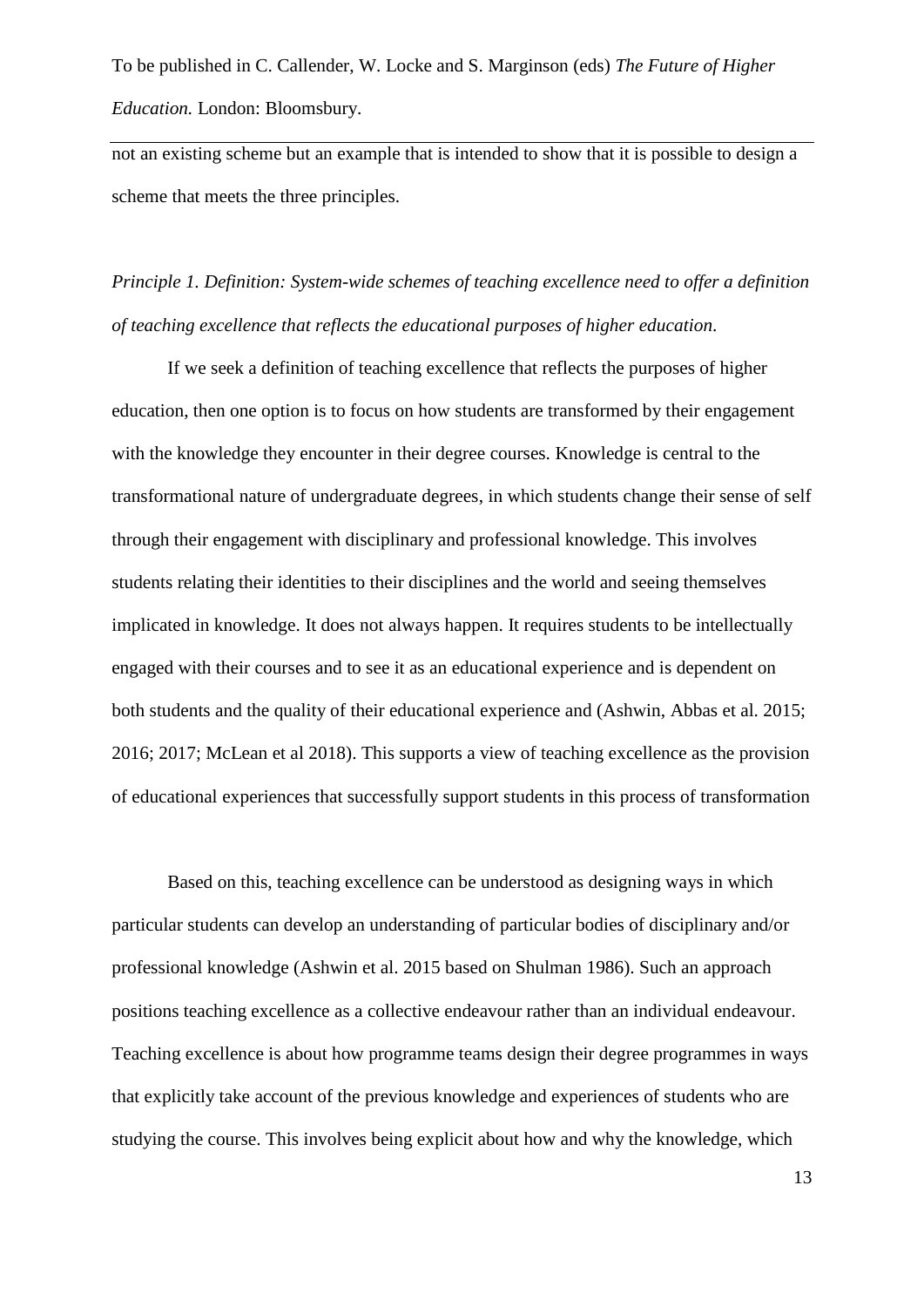students are offered access to, is important and powerful and how it enables students to understand and change the world. Finally, it involves having a sense of who students will become through their engagement with this knowledge; how this will enable them to contribute to society including, but not limited to, their employment.

This offers a way of understanding of teaching excellence that is focused on higher education's role in producing and making accessible knowledge for society. Rather than being focused on excellent individuals, it is about how programme teams collectively produce degree programmes that can transform students. (Ashwin et al 2015). This view of teaching excellence would support a system-wide Mapping Approach to Teaching Excellence that examines the extent to which degree programmes help students to develop these kinds of transformational relationships to knowledge.

*Principle 2. Measurement: Measures of system-wide teaching excellence need to be aligned to the definition of teaching excellence and focus on educational processes as well as educational outcomes*

So how would could teaching excellence as defined above be measured? One way would be to measure teaching excellence by examining the processes by which degree programmes are designed and developed over time. This would involve process measures that offer an insight into how programme teams use evidence about their programmes provided by metrics to evaluate the effectiveness of the design of their programmes. This would include an examination of how programmes are designed to take account of who the students are who are studying it, and how they are designed to help students develop transformative relationships to the disciplinary and/or professional knowledge that underpins the programme. It would also include outcome measures that examine the impact of this design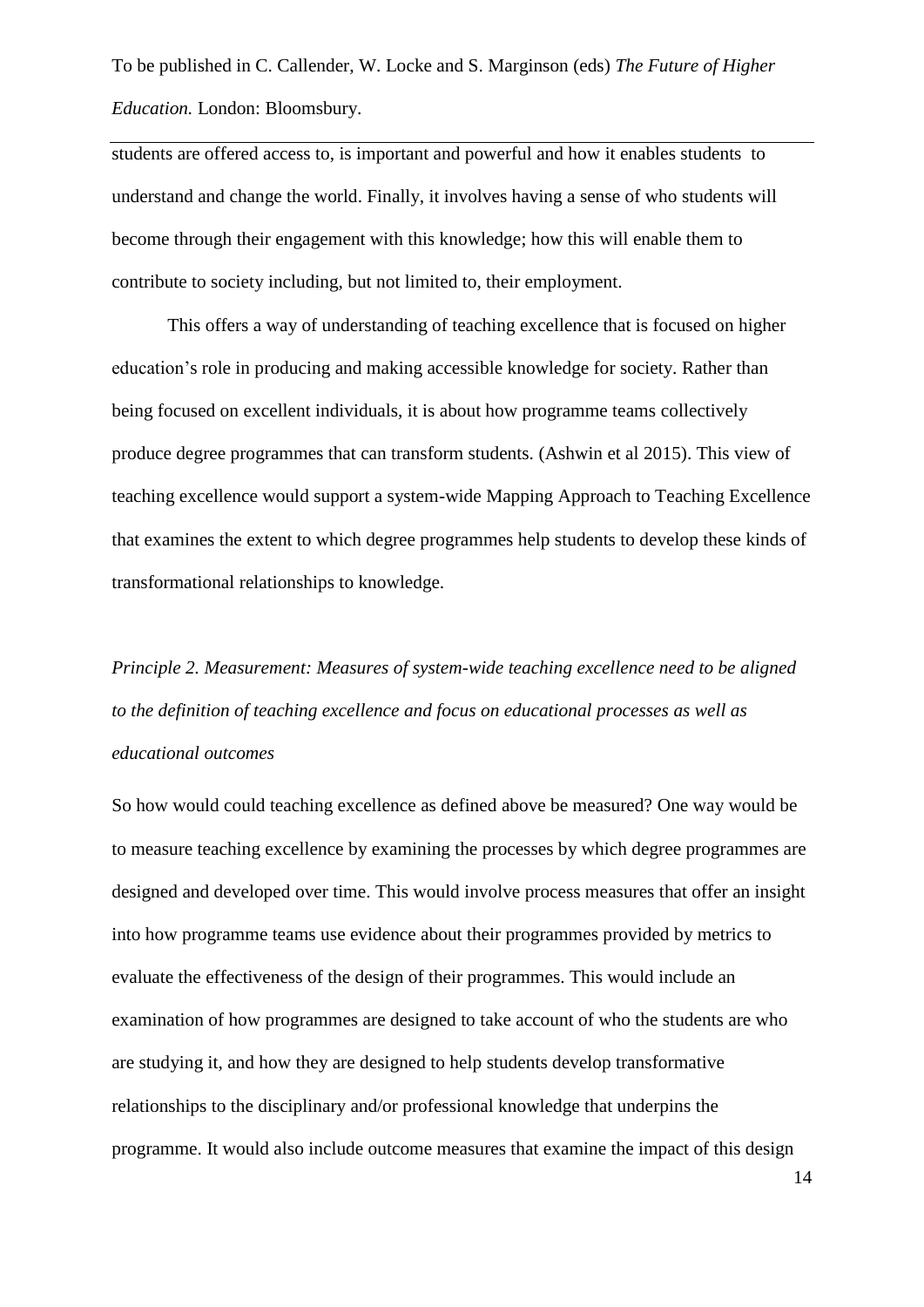on students' learning outcomes, as well as examining what graduates contribute to society after they complete the programme. Providing evidence of such complex processes and outcomes would require a mix of quantitative and qualitative measures, which could be both norm and criterion-referenced. This could draw on some metrics that are used across the higher education system but would also require that programme teams develop qualitative accounts of how the programme was designed in an evidence-informed manner.

# *Principle 3. Enhancement: Improving performance on measures of teaching excellence should only be possible due to improvements in teaching practices.*

The approach outlined above would align with Principle 3 because programme teams would be asked to develop accounts of how they have developed their programmes based on the available evidence. The advantage an approach that measures how programme teams use evidence to design, and improve the quality of, their degree programmes, is that it would directly lead to enhancements in that quality. In writing accounts of the design of their programmes, programme teams would collectively reflect on these processes, which is a key aspect of developing reflective approaches to teaching (Ashwin et al. 2015). The combination of process and outcome measures would ensure that the changes in the design of the programme were related to changes in student outcomes.

The brief discussion of ways of meeting the three principles gives an example, albeit limited given space constraints, of how a system-wide teaching excellence scheme could be developed that attempts to meaningfully capture teaching excellence whilst leading to the enhancement of the quality of teaching. It is important to be clear that developing any system-wide scheme of teaching excellence is difficult. All such schemes will have limitations and lead to unexpected responses that can result in perverse incentives and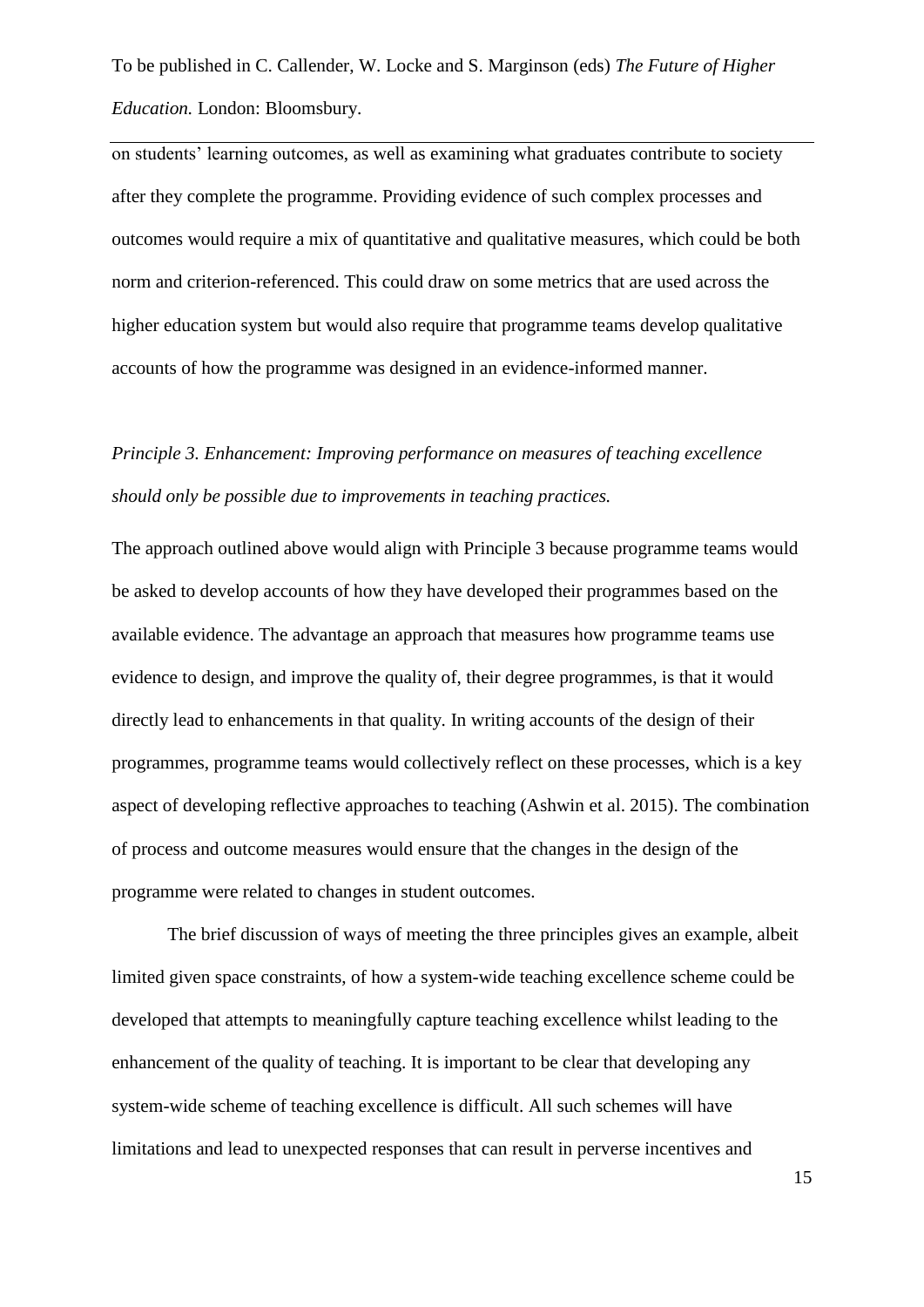unintended consequences. However, a great strength of the approach outlined is that it foregrounds the difficulty of developing meaningful measures of educational processes and outcomes. It highlights how such measures can only be developed through collaborative conversations between academics, students, and other contributors to the educational processes rather than suggesting that assessing and measuring teaching excellence is a transparent and straightforward enterprise.

## *References*

[2017](https://www.timeshighereducation.com/news/teaching-excellence-framework-tef-results-2017)

- Andersen Helseth, I, Alveberg, C., Ashwin, P., Bråten, H., Duffy, C., Marshall, S., Oftedal, T. & Reece, R. (2019). *Developing Educational Excellence In Higher Education*. Oslo: NOKUT. https://www.nokut.no/siteassets/sfu/developing-educational-excellence-inhigher-education\_2019.pdf.
- Ashwin, P. (2015). Missionary zeal: some problems with the rhetoric, vision and approach of the AHELO project. *European Journal of Higher Education*, 5(4), 437-444.
- Ashwin, P. (2017) *Making Sense of the Teaching Excellence Framework Results: Centre for Global Higher Education Policy Briefing 1.* London: Centre for Global Higher Education. Reprinted on Times Higher Education, TEF results page: [https://www.timeshighereducation.com/news/teaching-excellence-framework-tef-results-](https://www.timeshighereducation.com/news/teaching-excellence-framework-tef-results-2017)

Ashwin, P., & Trigwell, K. (2004). Investigating educational development. In P. Khan, & D. Baume (Eds.), *Enhancing staff and educational development.* (pp. 117-131). London: Kogan Page.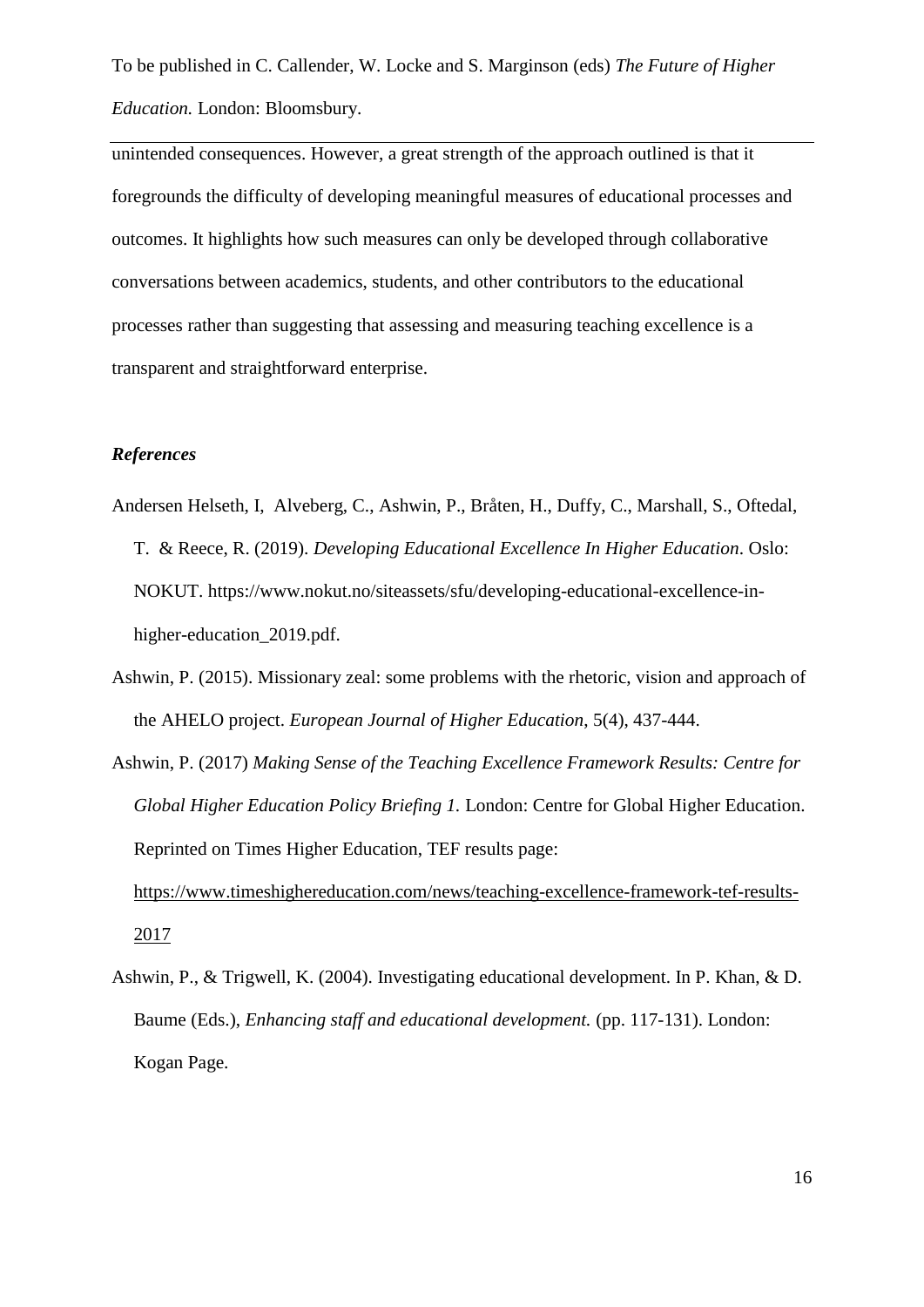- [Ashwin, P.,](http://www.research.lancs.ac.uk/portal/en/people/paul-ashwin(0ed574bb-9b78-486d-bb0f-b555cf7aafea).html) Boud, D., Coate, K., Hallett, F., Keane, E., Krause, K-L., Leibowitz, B., MacLaren, I[., McArthur, J,](http://www.research.lancs.ac.uk/portal/en/people/jan-mcarthur(0be8603b-3e94-4aaa-9759-4a5a09ac46bd).html) McCune, V. & Tooher, M. (2015) *[Reflective teaching in higher education](http://www.research.lancs.ac.uk/portal/en/publications/reflective-teaching-in-higher-education(2911d09d-6d89-4185-8a92-2e0fa27773aa).html)*. London: Bloomsbury Academic.
- Ashwin, P., Abbas, A., & McLean, M. (2014). How do students' accounts of sociology change over the course of their undergraduate degrees? *Higher Education*, 67: 219-234
- Ashwin, P., Abbas, A., & McLean, M. (2015). [Representations of a high-quality system of](http://www.research.lancs.ac.uk/portal/en/publications/representations-of-a-highquality-system-of-undergraduate-education-in-english-higher-education-policy-documents(e7b64382-b2fd-4810-be30-998c7f9c23d5).html)  [undergraduate education in English higher education policy documents.](http://www.research.lancs.ac.uk/portal/en/publications/representations-of-a-highquality-system-of-undergraduate-education-in-english-higher-education-policy-documents(e7b64382-b2fd-4810-be30-998c7f9c23d5).html) *Studies in Higher Education*, 40: 610-623.
- Ashwin, P., Abbas, A., & McLean, M. (2016). Conceptualising transformative undergraduate experiences: A phenomenographic exploration of students' personal projects. *British Educational Research Journal*, *42*(6), 962-977.
- Ashwin, P., Abbas, A., & McLean, M. (2017). How does completing a dissertation transform undergraduate students' understandings of disciplinary knowledge? *Assessment & Evaluation in Higher Education*, *42*(4), 517-530.
- Behari-Leak, K., & McKenna, S. (2017). Generic gold standard or contextualised public good? Teaching excellence awards in post-colonial South Africa. *Teaching in Higher Education*, *22*(4), 408-422.
- Brockerhoff, L., Stensaker, B., & Huisman, J. (2014). Prescriptions and perceptions of teaching excellence: a study of the national 'Wettbewerb Exzellente Lehre'initiative in Germany. *Quality in Higher Education,* 20(3), 235-254.
- Courtney, S. (2014) *Global Approaches to Developing Teaching Excellence Frameworks: A review of the literature*. Manchester: Manchester University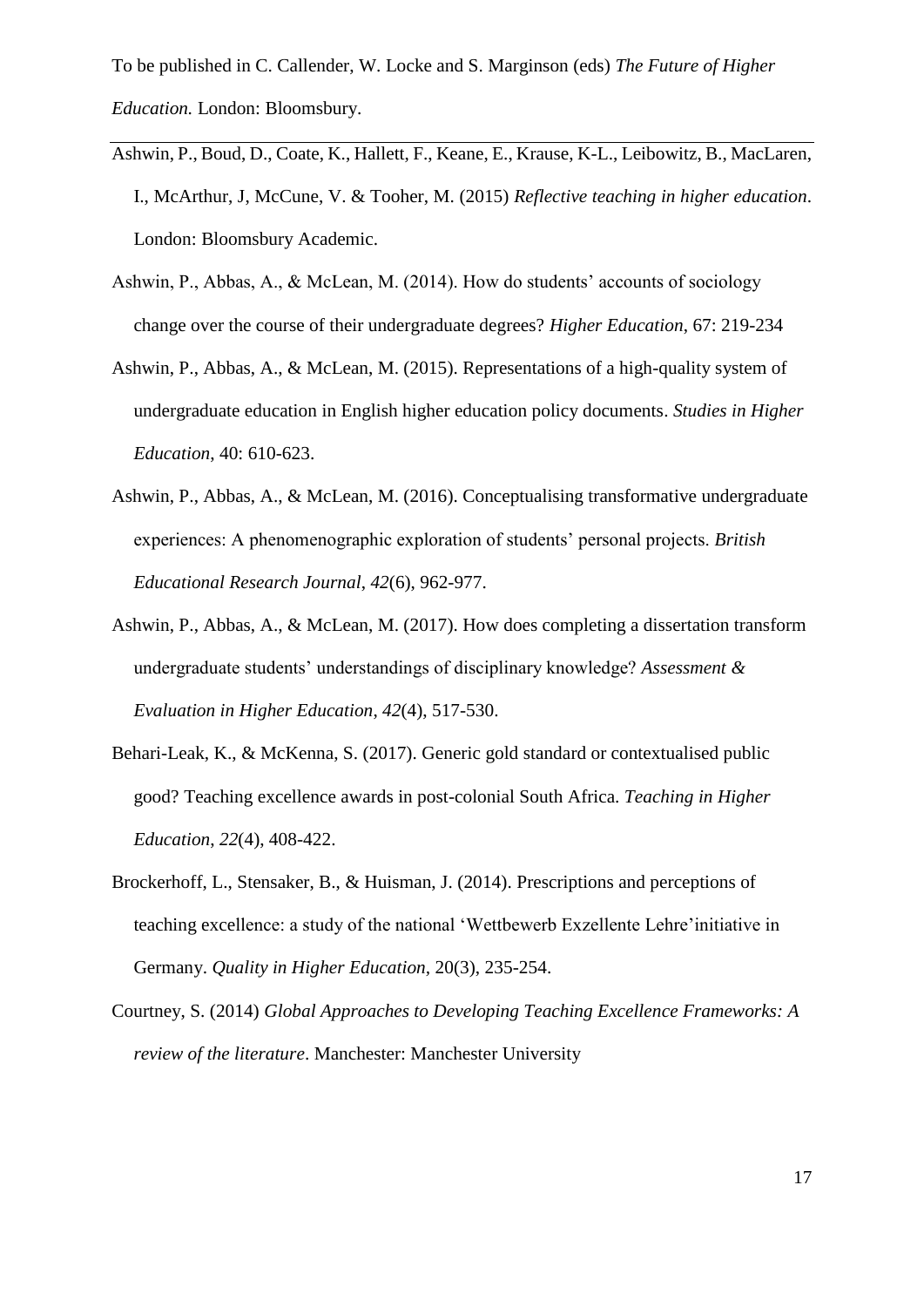- DBIS (Department for Business Innovation and Skills) (2015) *Fulfilling Our Potential: Teaching Excellence, Social Mobility and Student Choice.* London: Department for Business Innovation and Skills.
- Efimenko, E., Roman, A., Pinto, M., Remião, F., & Teixeira, P. (2018) Enhancement and recognition of teaching and learning in higher education. *Journal of the European Higher Education Area,* 2: 99-118.
- Elton, L. (1998) Dimensions of excellence in university teaching. *International Journal for Academic Development,* 3: 3-11.
- Elton, L. (2004). Goodhart's Law and performance indicators in higher education. *Evaluation & Research in Education*, *18*(1-2), 120-128.
- Espeland, W., & Stevens, M. (1998). Commensuration as a social process. *Annual review of sociology*, *24*(1), 313-343.
- Espeland, W., & Sauder, M. (2007). Rankings and reactivity: How public measures recreate social worlds. *American journal of sociology*, *113*(1), 1-40.
- Evans, C. (2000). Against excellence. *Educational Developments*, *1*, 2: 7.
- Frost, S., & Teodorescu, D. (2001). Teaching excellence: How faculty guided change at a research university. *The Review of Higher Education*, *24*(4), 397-415.
- Greatbatch, D., & Holland, J. (2016). Teaching quality in Higher Education: Literature review and qualitative research. Department for Business, Innovation and Skills.
- Gunn, V., & Fisk, A. (2013). Considering teaching excellence in higher education 2007- 2013: a literature review since the CHERI Report 2007. York: Higher Education Academy.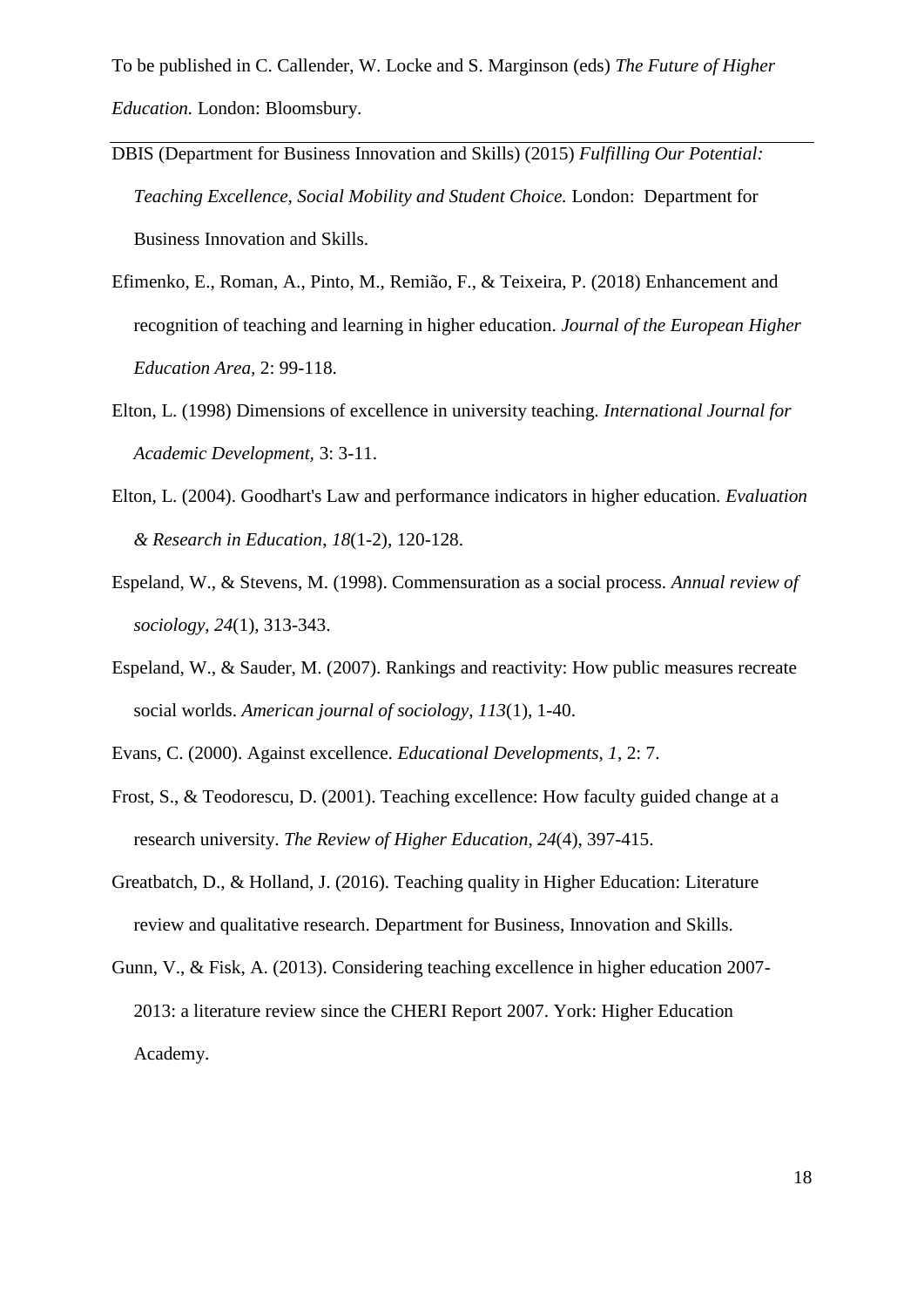- Haywood, H., & Scullion, R. (in press). 'It's quite difficult letting them go, isn't it? 'UK parents' experiences of their child's higher education choice process. *Studies in Higher Education*, 1-15.
- Kauppila, O. (2016). Excellence in teaching: Centres of Excellence in Finnish university education 2010–2012. *The Online Journal of Quality in Higher Education*, *3*(1), 14.
- Kreber, C. (2002). Teaching excellence, teaching expertise, and the scholarship of teaching. *Innovative higher education*, *27*(1), 5-23.
- Land, R., & Gordon, G. (2015). Teaching excellence initiatives: modalities and operational factors. *York: Higher Education Academy*
- Leibowitz, B. Famer, J. and Franklin, M. (2012) *Teaching Excellence Awards in South Africa: A national study.*

[http://www.che.ac.za/sites/default/files/publications/teaching\\_awards\\_in\\_south\\_africa\\_20](http://www.che.ac.za/sites/default/files/publications/teaching_awards_in_south_africa_20121127.pdf) [121127.pdf](http://www.che.ac.za/sites/default/files/publications/teaching_awards_in_south_africa_20121127.pdf)

- Little, B., Locke, W., Parker, J., & Richardson, J. (2007). *Excellence in teaching and learning: a review of the literature for the Higher Education Academy. York: HEA*
- McLean, M., Abbas, A. and Ashwin, P. (2018) Quality in Undergraduate Education: How Powerful Knowledge Disrupts Inequality. London: Bloomsbury.
- Reay, D., David, M., & Ball, S. (2005). *Degrees of choice: Class, race, gender and higher education*. Stoke-on-Trent: Trentham Books.
- Sherman, T., Armistead, L., Fowler, F., Barksdale, M., & Reif, G. (1987). The quest for excellence in university teaching. *The Journal of Higher Education*, *58*(1), 66-84.
- Shulman. L. (1986). Those who understand: knowledge growth in teachers. *Educational Researcher*, 15(2): 4–14.